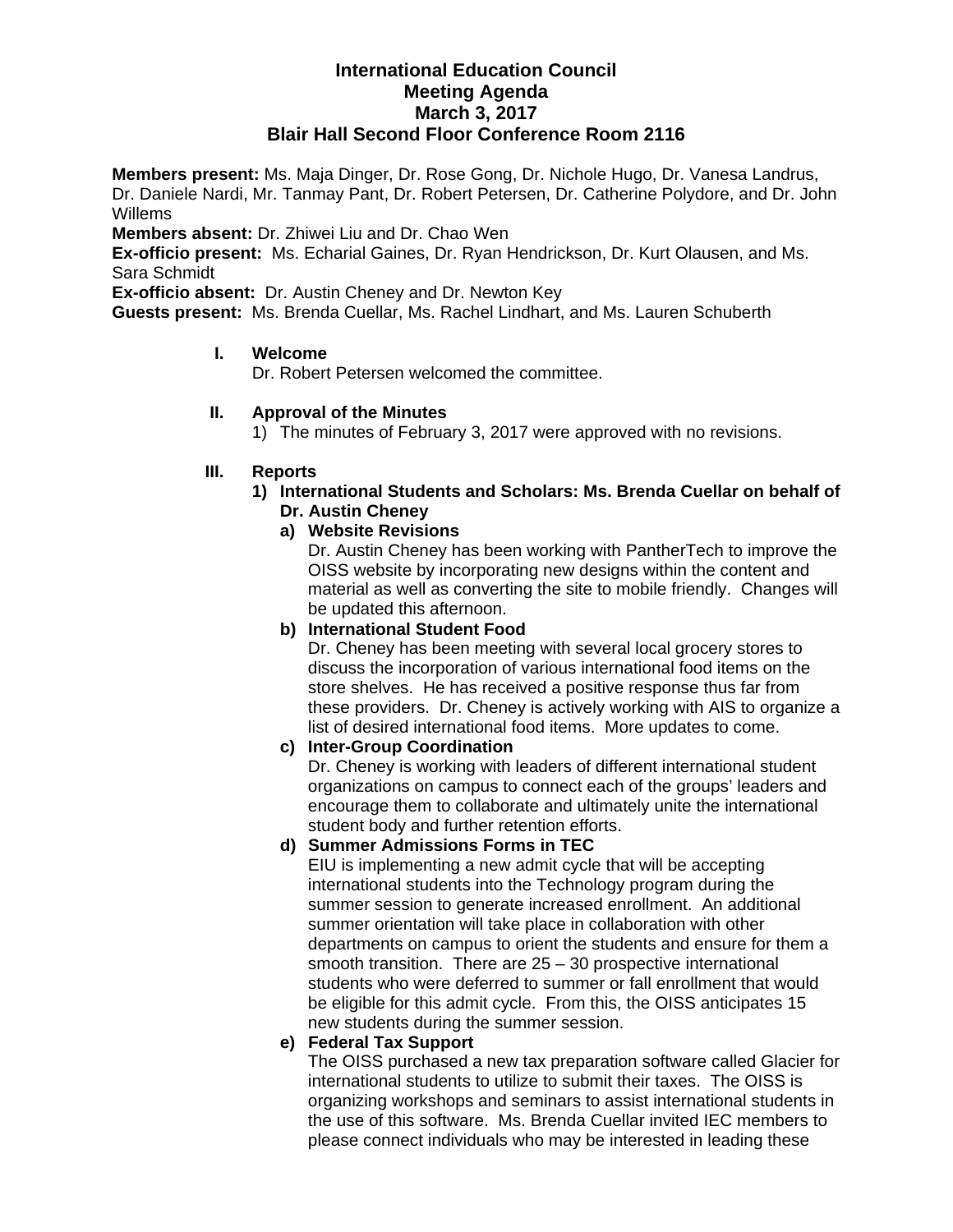sessions with the OISS. Ms. Cuellar thanked Dean Ryan Hendrickson for his support in obtaining the software.

- **f) Awards Ceremony Update** The International Awards Reception is scheduled to take place Monday, April 3 at 3 PM in the Doudna Fine Arts Center.
- **g) Scholarship and Recruitment Update**  International student scholarship applications were due March 1. Ms. Krishna Thomas will be compiling the applications for review and nominees will be selected soon.

Dr. Hendrickson thanked Ms. Cuellar for her work for the OISS. Ms. Cuellar shared that she was invited to Chicago by Kaplan for a conference and recruitment event. There were 100 – 170 international students in attendance. Ms. Cuellar networked with 15 students who expressed interest in EIU. Dr. Vanesa Landrus suggested reaching out to faculty and staff to recruit while they are traveling abroad.

## **h) AIS Update**

AIS hosted a Valentine's Day-themed event on February 10. This was a successful event with a diverse group of students in attendance.

AIS will host Global Culture Night on Friday, April 7. A badminton and soccer sporting event will be held on March 24. Dr. Landrus suggested sharing posters for AIS events with IEC so that members can advertise in their respective colleges and departments. Additionally, Mr. Tanmay Pant shared that AIS intends to provide support for Asian Heritage Month as that approaches.

## **i) TLC Update**

There are currently 11 students enrolled in TLC. TLC is considering offering various types of personal and professional development courses for an affordable cost for students in an effort to compensate for lower numbers this session. TLC is hosting a Spring Break trip from Thursday, March 16 – Sunday, March 19 to Memphis and Chattanooga, Tennessee. They also will be providing transportation to Champaign for shopping.

The Charleston High School Music Honor Society collected money at their latest concert to organize gift baskets for TLC students. This event raised \$150 for baskets. Ms. Lauren Schuberth presented at the international-themed concert. TLC will have a pizza party with the CHS Music Honor Society students on March 24.

# **2) Study Abroad: Dr. Kurt Olausen**

# **a) Summer Faculty-Led Programs Update**

Seven faculty-led summer study abroad programs have been canceled. Two additional programs have received extensions for student applications. Five faculty-led programs will run this summer: Art in Florence and Rome, EIU-UVeritas Spanish in Costa Rica, Science and Schooling in the Bahamas, Speech Pathology in London, and Sport Industry in the U.K. It is projected that 50 – 60 students will participate in faculty-led programs during Summer 2017. The OSA will be revisiting the organization and implementation of faculty-led programs for the future.

# **b) Study Abroad Scholarships**

Dr. Kurt Olausen expressed his thanks to the Study Abroad Committee for awarding scholarships to summer faculty-led program participants. There were 44 applications and 34 students received scholarship awards. The amounts awarded are as follows: \$14,690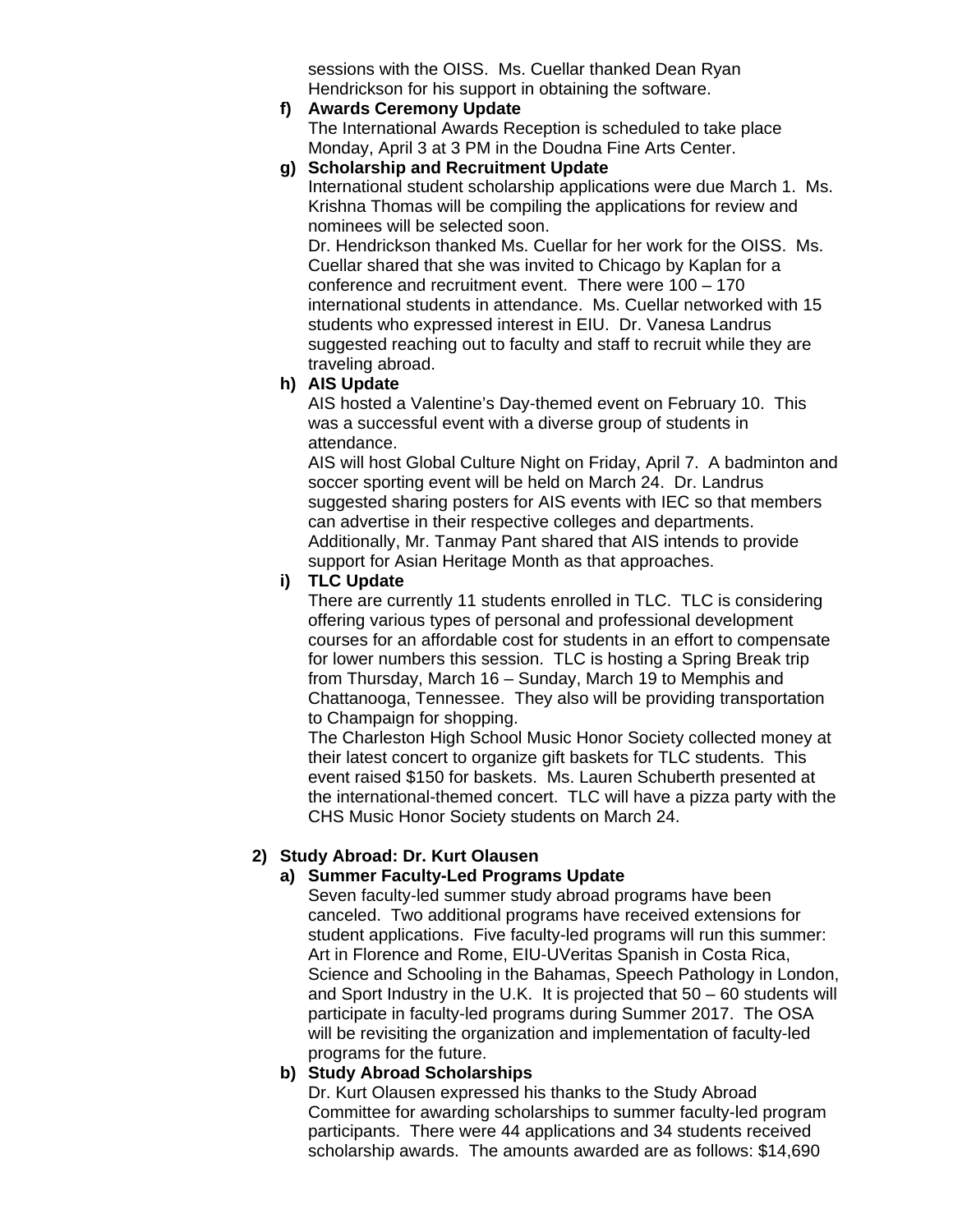need-based funds; \$5,700 in merit scholarships (all \$300 per student); and \$1,855 from endowed scholarships. The scholarship amounts ranged from \$300 – \$1,600. There is not a tuition waiver scholarship for summer programs.

## **c) Upcoming Deadlines**

The deadline for summer independent and fall study abroad programs and scholarships is Friday, March 10. There are currently 30 applications for Summer 2017 and 30 for Fall 2017. The deadline for 2018 program proposals is March 31. Dr. Olausen requested that individuals interested in leading a study abroad program during 2018 please get in touch with him.

## **d) Projects Committee Update**

Dr. Polydore shared that the Projects Committee met recently and determined that EIU will celebrate International Education Week from November 6 – November 11, 2017. The Projects Committee is considering a number of possible events and activities and has organized each effort into five categories: Educational, Social, Entertainment, Activities, and Marketing. Events of each type will take place during the week and International Education Week will end with a campus-wide celebration on Saturday, November 11.

## **3) Dean's Report: Dr. Ryan Hendrickson**

## **a) Search Status**

There will be a third candidate coming to campus to interview for the Director of OISS position on Tuesday, March 7. The open interview session is at 1:30 PM in Martinsville Room in the MLK Jr. University Union. Dr. Hendrickson invited IEC to attend and offer insight on the decision process. Dr. Hendrickson thanked Dr. Olausen for his leadership in this search as well as the search committee members for their contribution.

### **b) Upcoming China Trip**

Dr. Cheney and Dr. Anita Shelton, Interim Dean of the College of Arts and Humanities, will be traveling to China from March 11 through March 20. They will be hosted by EIU's partner, the Education and Culture Association for SINO U.S. Universities Exchange. Dr. Cheney and Dean Shelton will be meeting with different universities throughout China.

### **c) University of Dhaka, April 21 Visit**

The primary representative of the University of Dhaka in Bangladesh will be coming to campus on April 21 to continue to work towards an establishment of a partnership with EIU. EIU has already received international student applications from this university after the initial proposals were made.

## **IV. Items Pending**

**a.** None

### V. **Discussion**

**a.** Dr. Polydore shared that as the chair of Making Excellence Inclusive, she has received feedback that some international students are experiencing antagonistic behavior from members of the campus and Charleston communities. There has been one report of a student who is afraid to attend class as a result of these interactions. A discussion on this topic ensued to determine various courses of action to combat this behavior, educate the community, and continue to best support EIU's international students. It was suggested that these concerns be